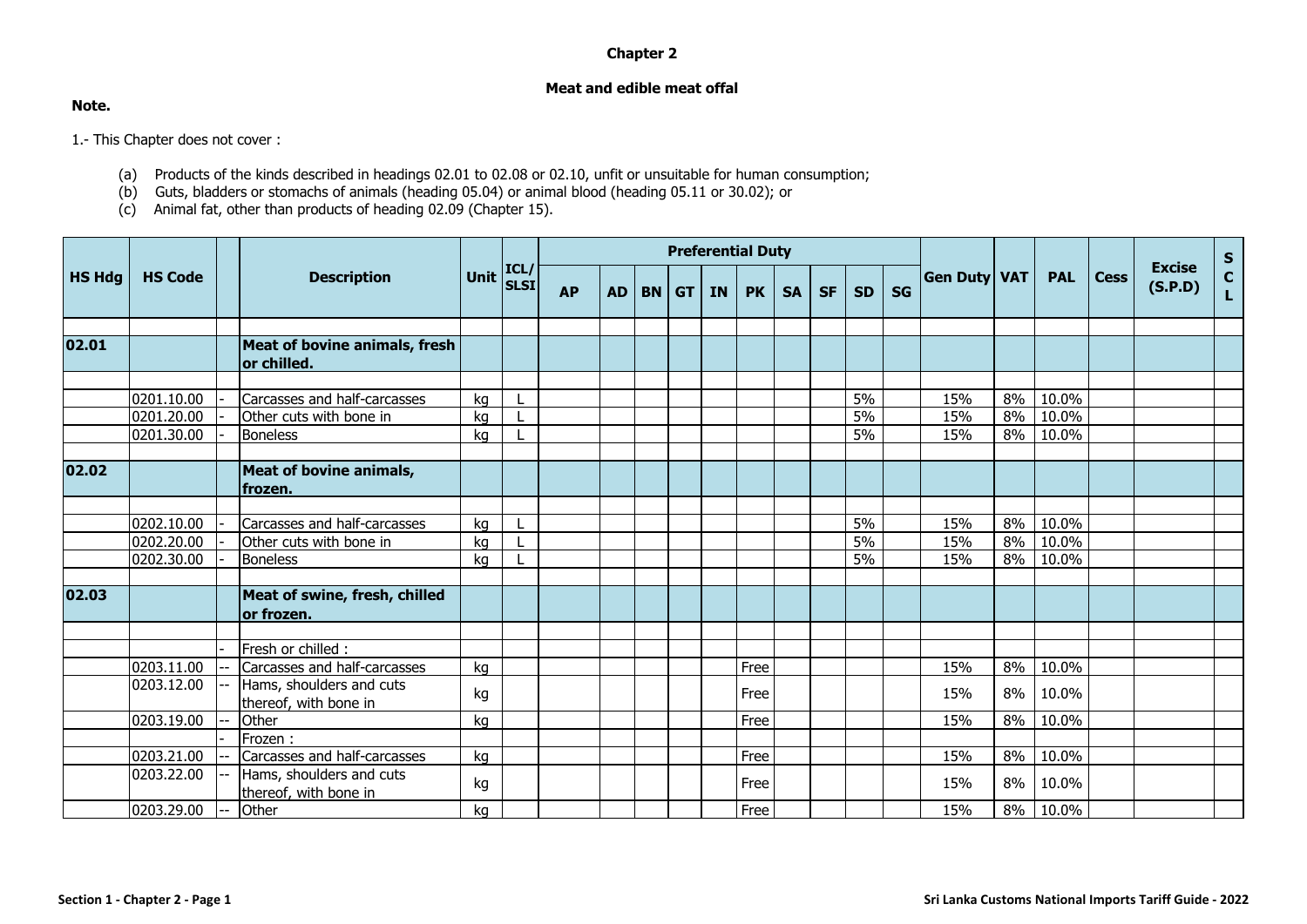|               |                |                                                                                                                                    |             |                     | <b>Preferential Duty</b> |           |           |           |           |           |           |           |           |           |              |    |            |             |                          |         |
|---------------|----------------|------------------------------------------------------------------------------------------------------------------------------------|-------------|---------------------|--------------------------|-----------|-----------|-----------|-----------|-----------|-----------|-----------|-----------|-----------|--------------|----|------------|-------------|--------------------------|---------|
| <b>HS Hdg</b> | <b>HS Code</b> | <b>Description</b>                                                                                                                 | <b>Unit</b> | ICL/<br><b>SLSI</b> | <b>AP</b>                | <b>AD</b> | <b>BN</b> | <b>GT</b> | <b>IN</b> | <b>PK</b> | <b>SA</b> | <b>SF</b> | <b>SD</b> | <b>SG</b> | Gen Duty VAT |    | <b>PAL</b> | <b>Cess</b> | <b>Excise</b><br>(S.P.D) | S<br>L. |
|               |                |                                                                                                                                    |             |                     |                          |           |           |           |           |           |           |           |           |           |              |    |            |             |                          |         |
| 02.04         |                | Meat of sheep or goats, fresh,<br>chilled or frozen (+).                                                                           |             |                     |                          |           |           |           |           |           |           |           |           |           |              |    |            |             |                          |         |
|               |                |                                                                                                                                    |             |                     |                          |           |           |           |           |           |           |           |           |           |              |    |            |             |                          |         |
|               | 0204.10.00     | Carcasses and half-carcasses of<br>lamb, fresh or chilled                                                                          | kg          | L                   |                          |           |           |           |           | Free      |           |           |           |           | 15%          | 8% | 10.0%      |             |                          |         |
|               |                | Other meat of sheep, fresh or<br>chilled:                                                                                          |             |                     |                          |           |           |           |           |           |           |           |           |           |              |    |            |             |                          |         |
|               | 0204.21.00     | Carcasses and half-carcasses                                                                                                       | kg          |                     |                          |           |           |           |           | Free      |           |           |           |           | 15%          | 8% | 10.0%      |             |                          |         |
|               | 0204.22.00     | Other cuts with bone in                                                                                                            | kg          |                     |                          |           |           |           |           | Free      |           |           |           |           | 15%          | 8% | 10.0%      |             |                          |         |
|               | 0204.23.00     | <b>Boneless</b>                                                                                                                    | kg          |                     |                          |           |           |           |           | Free      |           |           |           |           | 15%          | 8% | 10.0%      |             |                          |         |
|               | 0204.30.00     | Carcasses and half-carcasses of<br>lamb, frozen                                                                                    | kg          | L                   |                          |           |           |           |           | Free      |           |           |           |           | 15%          | 8% | 10.0%      |             |                          |         |
|               |                | Other meat of sheep, frozen:                                                                                                       |             |                     |                          |           |           |           |           |           |           |           |           |           |              |    |            |             |                          |         |
|               | 0204.41.00     | Carcasses and half-carcasses                                                                                                       | kg          |                     |                          |           |           |           |           | Free      |           |           |           |           | 15%          | 8% | 10.0%      |             |                          |         |
|               | 0204.42.00     | Other cuts with bone in                                                                                                            | kg          |                     |                          |           |           |           |           | Free      |           |           |           |           | 15%          | 8% | 10.0%      |             |                          |         |
|               | 0204.43.00     | <b>Boneless</b>                                                                                                                    | kg          |                     |                          |           |           |           |           | Free      |           |           |           |           | 15%          | 8% | 10.0%      |             |                          |         |
|               | 0204.50.00     | Meat of goats                                                                                                                      | ka          |                     |                          |           |           |           |           |           |           |           |           |           | 15%          | 8% | 10.0% 15%  |             |                          |         |
| 02.05         | 0205.00.00     | Meat of horses, asses, mules<br>or hinnies, fresh, chilled or<br>frozen.                                                           | kg          |                     |                          |           |           |           |           | Free      |           |           | 5%        |           | 15%          | 8% | 10.0%      |             |                          |         |
| 02.06         |                | <b>Edible offal of bovine</b><br>animals, swine, sheep, goats,<br>horses, asses, mules or<br>hinnies, fresh, chilled or<br>frozen. |             |                     |                          |           |           |           |           |           |           |           |           |           |              |    |            |             |                          |         |
|               |                |                                                                                                                                    |             |                     |                          |           |           |           |           |           |           |           |           |           |              |    |            |             |                          |         |
|               | 0206.10.00     | Of bovine animals, fresh or<br>chilled                                                                                             | kg          | L                   |                          |           |           |           |           |           |           |           | 5%        |           | 15%          | 8% | 10.0%      |             |                          |         |
|               |                | Of bovine animals, frozen :                                                                                                        |             |                     |                          |           |           |           |           |           |           |           |           |           |              |    |            |             |                          |         |
|               | 0206.21.00     | Tongues                                                                                                                            | kg          | L.                  |                          |           |           |           |           |           |           |           | $5\%$     |           | 15%          |    | 8% 10.0%   |             |                          |         |
|               | 0206.22.00     | Livers                                                                                                                             | kg          | L.                  |                          |           |           |           |           | Free Free |           | 5%        | 5%        |           | 15%          | 8% | 10.0%      |             |                          |         |
|               | 0206.29.00     | Other                                                                                                                              | kg          |                     |                          |           |           |           |           |           |           |           | 5%        |           | 15%          | 8% | 10.0%      |             |                          |         |
|               | 0206.30.00     | Of swine, fresh or chilled                                                                                                         | kg          |                     |                          |           |           |           |           | Free      |           |           |           |           | 15%          | 8% | 10.0%      |             |                          |         |
|               |                | Of swine, frozen :                                                                                                                 |             |                     |                          |           |           |           |           |           |           |           |           |           |              |    |            |             |                          |         |
|               | 0206.41.00     | Livers                                                                                                                             | kg          |                     |                          |           |           |           |           | Free      |           |           |           |           | 15%          | 8% | 10.0%      |             |                          |         |
|               | 0206.49.00     | Other                                                                                                                              | kg          |                     |                          |           |           |           |           | Free      |           |           |           |           | 15%          | 8% | 10.0%      |             |                          |         |
|               | 0206.80.00     | Other, fresh or chilled                                                                                                            | kg          | L.                  |                          |           |           |           |           | Free      |           |           |           |           | 15%          |    | 8% 10.0%   |             |                          |         |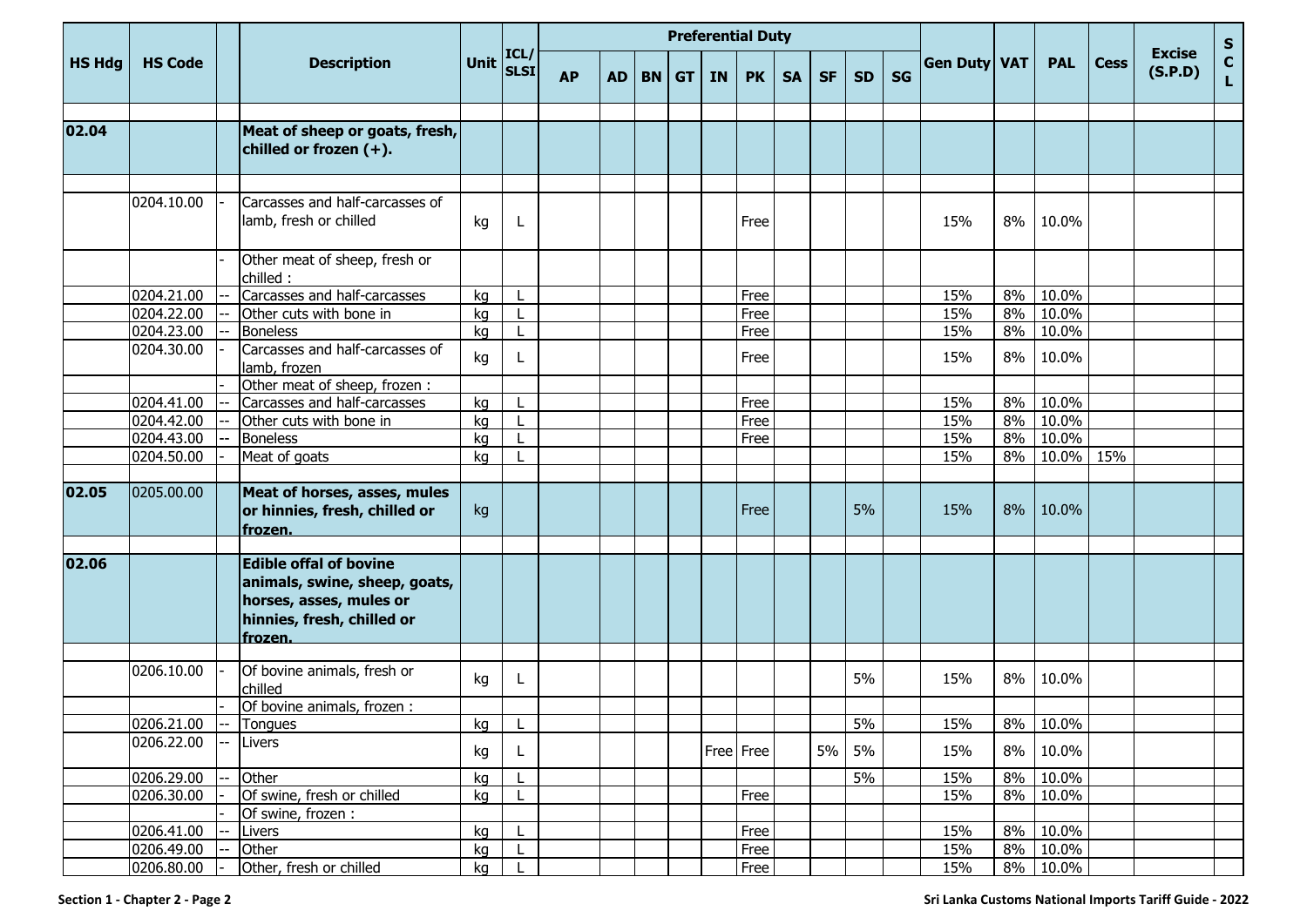|               |                |                                                                                         |             |                     | <b>Preferential Duty</b> |           |           |                            |           |           |           |           |           |           |                      |       |              |             |                          |             |
|---------------|----------------|-----------------------------------------------------------------------------------------|-------------|---------------------|--------------------------|-----------|-----------|----------------------------|-----------|-----------|-----------|-----------|-----------|-----------|----------------------|-------|--------------|-------------|--------------------------|-------------|
| <b>HS Hdg</b> | <b>HS Code</b> | <b>Description</b>                                                                      | <b>Unit</b> | ICL/<br><b>SLSI</b> | <b>AP</b>                | <b>AD</b> | <b>BN</b> | $\overline{\mathsf{I}}$ GT | <b>IN</b> | <b>PK</b> | <b>SA</b> | <b>SF</b> | <b>SD</b> | <b>SG</b> | Gen Duty VAT         |       | <b>PAL</b>   | <b>Cess</b> | <b>Excise</b><br>(S.P.D) | S<br>C<br>L |
|               |                |                                                                                         |             |                     |                          |           |           |                            |           |           |           |           |           |           |                      |       |              |             |                          |             |
|               | 0206.90.00     | Other, frozen                                                                           | kg          |                     |                          |           |           |                            |           | Free      |           |           |           |           | 15%                  | 8%    | 10.0%        |             |                          |             |
| 02.07         |                | Meat and edible offal, of the<br>poultry of heading 01.05,<br>fresh, chilled or frozen. |             |                     |                          |           |           |                            |           |           |           |           |           |           |                      |       |              |             |                          |             |
|               |                | Of fowls of the species Gallus                                                          |             |                     |                          |           |           |                            |           |           |           |           |           |           |                      |       |              |             |                          |             |
|               |                | domesticus:                                                                             |             |                     |                          |           |           |                            |           |           |           |           |           |           |                      |       |              |             |                          |             |
|               | 0207.11.00     | Not cut in pieces, fresh or chilled                                                     | kg          |                     |                          |           |           |                            |           |           |           |           |           |           | $Rs.220/=$<br>per kg | Ex    | 10.0%        |             |                          |             |
|               | 0207.12.00     | Not cut in pieces, frozen                                                               | kg          |                     |                          |           |           |                            |           |           |           |           |           |           | $Rs.220/=$<br>per kg | Ex    | 10.0%        |             |                          |             |
|               | 0207.13.00     | Cuts and offal, fresh or chilled                                                        | kg          |                     |                          |           |           |                            |           |           |           |           |           |           | $Rs.220/=$<br>per kg | Ex    | 10.0%        |             |                          |             |
|               | 0207.14.00     | Cuts and offal, frozen                                                                  | kg          |                     |                          |           |           |                            |           |           |           |           |           |           | $Rs.220/=$<br>per kg | Ex    | 10.0%        |             |                          |             |
|               |                | Of turkeys:                                                                             |             |                     |                          |           |           |                            |           |           |           |           |           |           |                      |       |              |             |                          |             |
|               | 0207.24.00     | Not cut in pieces, fresh or chilled                                                     | kg          |                     |                          |           |           |                            |           | Free      |           |           |           |           | 15%                  | 8%    | 10.0%        | 15%         |                          |             |
|               | 0207.25.00     | Not cut in pieces, frozen                                                               | kg          |                     |                          |           |           |                            |           | Free      |           |           |           |           | 15%                  | 8%    | 10.0%        | 15%         |                          |             |
|               | 0207.26.00     | Cuts and offal, fresh or chilled                                                        | kg          |                     |                          |           |           |                            |           | Free      |           |           |           |           | 15%                  | 8%    | 10.0%        | 15%         |                          |             |
|               | 0207.27.00     | Cuts and offal, frozen                                                                  | kg          |                     |                          |           |           |                            |           | Free      |           |           | 5%        |           | 15%                  | 8%    | 10.0%        | 15%         |                          |             |
|               |                | Of ducks:                                                                               |             |                     |                          |           |           |                            |           |           |           |           |           |           |                      |       |              |             |                          |             |
|               | 0207.41.00     | Not cut in pieces, fresh or chilled                                                     | kg          |                     |                          |           |           |                            |           | Free      |           |           |           |           | 15%                  | 8%    | 10.0%        | 15%         |                          |             |
|               | 0207.42.00     | Not cut in pieces, frozen                                                               | kg          |                     |                          |           |           |                            |           | Free      |           |           |           |           | 15%                  | 8%    | 10.0%        | 15%         |                          |             |
|               | 0207.43.00     | Fatty livers, fresh or chilled                                                          | kg          |                     |                          |           |           |                            |           | Free      |           |           |           |           | 15%                  | 8%    | 10.0%        | 15%         |                          |             |
|               | 0207.44.00     | Other, fresh or chilled                                                                 | kg          |                     |                          |           |           |                            |           | Free      |           |           |           |           | 15%                  | 8%    | 10.0%        | 15%         |                          |             |
|               | 0207.45.00     | Other, frozen                                                                           | kg          |                     |                          |           |           |                            |           | Free      |           |           |           |           | 15%                  | 8%    | 10.0%        | 15%         |                          |             |
|               |                | Of geese:                                                                               |             |                     |                          |           |           |                            |           |           |           |           |           |           |                      |       |              |             |                          |             |
|               | 0207.51.00     | Not cut in pieces, fresh or chilled                                                     | kg          |                     |                          |           |           |                            |           | Free      |           |           |           |           | 15%                  | 8%    | 10.0%        | 15%         |                          |             |
|               | 0207.52.00     | Not cut in pieces, frozen                                                               | kg          |                     |                          |           |           |                            |           | Free      |           |           |           |           | 15%                  | 8%    | 10.0%        | 15%         |                          |             |
|               | 0207.53.00     | Fatty livers, fresh or chilled                                                          | kg          |                     |                          |           |           |                            |           | Free      |           |           |           |           | 15%                  | 8%    | 10.0%        | 15%         |                          |             |
|               | 0207.54.00     | Other, fresh or chilled                                                                 | kg          |                     |                          |           |           |                            |           | Free      |           |           |           |           | 15%                  | $8\%$ | 10.0%        | 15%         |                          |             |
|               | 0207.55.00     | Other, frozen                                                                           | kg          |                     |                          |           |           |                            |           | Free      |           |           |           |           | 15%                  | 8%    | 10.0%        | 15%         |                          |             |
|               | 0207.60.00     | Of guinea fowls                                                                         | kg          |                     |                          |           |           |                            |           | Free      |           |           |           |           | 15%                  |       | 8% 10.0% 15% |             |                          |             |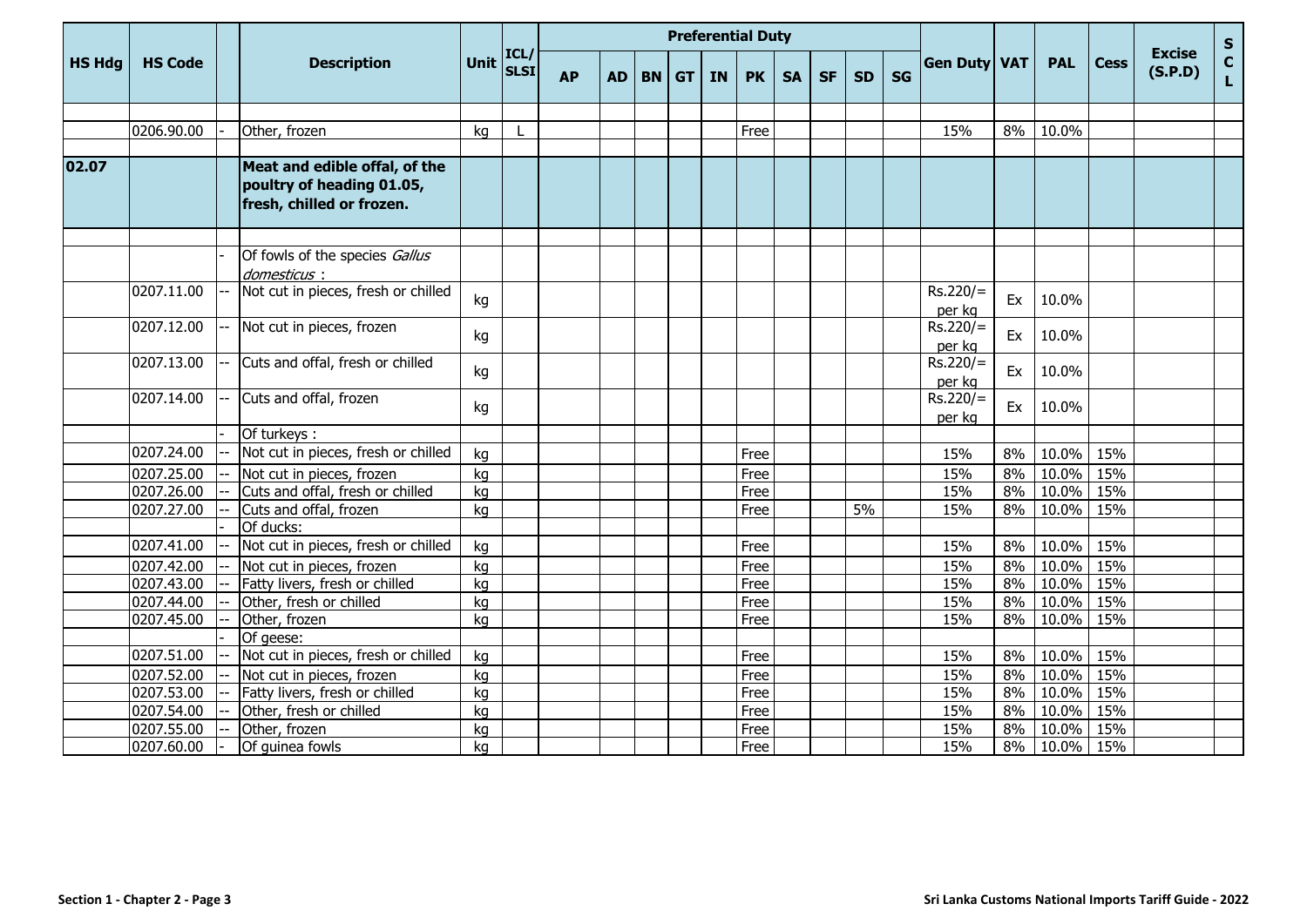|               |                |     |                                                                                                                                                                                                                   |             |                     | <b>Preferential Duty</b> |           |           |           |           |           |           |           |           |           |              |    |            |             |                          | $\mathbf S$                  |
|---------------|----------------|-----|-------------------------------------------------------------------------------------------------------------------------------------------------------------------------------------------------------------------|-------------|---------------------|--------------------------|-----------|-----------|-----------|-----------|-----------|-----------|-----------|-----------|-----------|--------------|----|------------|-------------|--------------------------|------------------------------|
| <b>HS Hdg</b> | <b>HS Code</b> |     | <b>Description</b>                                                                                                                                                                                                | <b>Unit</b> | ICL/<br><b>SLSI</b> | <b>AP</b>                | <b>AD</b> | <b>BN</b> | <b>GT</b> | <b>IN</b> | <b>PK</b> | <b>SA</b> | <b>SF</b> | <b>SD</b> | <b>SG</b> | Gen Duty VAT |    | <b>PAL</b> | <b>Cess</b> | <b>Excise</b><br>(S.P.D) | $\mathbf{c}$<br>$\mathbf{L}$ |
| 02.08         |                |     | Other meat and edible meat<br>offal, fresh, chilled or frozen.                                                                                                                                                    |             |                     |                          |           |           |           |           |           |           |           |           |           |              |    |            |             |                          |                              |
|               | 0208.10.00     |     | Of rabbits or hares                                                                                                                                                                                               | kg          |                     | 13.50%                   |           |           |           |           | Free Free |           | 5%        | 5%        | Free      | 15%          | 8% | 10.0%      |             |                          |                              |
|               | 0208.30.00     |     | Of primates                                                                                                                                                                                                       | kg          | L                   |                          |           |           |           |           | Free Free |           | 5%        | 5%        | Free      | 15%          | 8% | 10.0%      |             |                          |                              |
|               | 0208.40.00     |     | Of whales, dolphins and<br>porpoises (mammals of the order<br>Cetacea); of manatees and<br>dugongs (mammals of the order<br>Sirenia); of seals, sea lions and<br>walruses (mammals of the<br>suborder Pinnipedia) | kg          | L                   |                          |           |           |           |           | Free Free |           | 5%        | 5%        |           | 15%          | 8% | 10.0%      |             |                          |                              |
|               | 0208.50.00     |     | Of reptiles (including snakes and<br>turtles)                                                                                                                                                                     | kg          | L                   |                          |           |           |           |           | Free Free |           | 5%        | 5%        | Free      | 15%          | 8% | 10.0%      |             |                          |                              |
|               | 0208.60.00     |     | Of camels and other camelids<br>(Camelidae)                                                                                                                                                                       | kg          | L                   |                          |           |           |           |           | Free Free |           | 5%        | 5%        | Free      | 15%          | 8% | 10.0%      |             |                          |                              |
|               | 0208.90        |     | Other:                                                                                                                                                                                                            |             |                     |                          |           |           |           |           |           |           |           |           |           |              |    |            |             |                          |                              |
|               | 0208.90.10     |     | Frogs' legs                                                                                                                                                                                                       | kg          |                     |                          |           |           |           |           | Free Free |           | 5%        | 5%        | Free      | 15%          | 8% | 10.0%      |             |                          |                              |
|               | 0208.90.90     | --- | Other                                                                                                                                                                                                             | kg          |                     |                          |           |           |           |           | Free Free |           | 5%        | 5%        |           | 15%          | 8% | 10.0%      |             |                          |                              |
| 02.09         |                |     | Pig fat, free of lean meat, and<br>poultry fat, not rendered or<br>otherwise extracted, fresh,<br>chilled, frozen, salted, in<br>brine, dried or smoked.                                                          |             |                     |                          |           |           |           |           |           |           |           |           |           |              |    |            |             |                          |                              |
|               | 0209.10.00     |     | Of pigs                                                                                                                                                                                                           | kg          |                     |                          |           |           |           |           | Free      |           |           | 5%        |           | 15%          | 8% | 10.0%      |             |                          |                              |
|               | 0209.90.00     |     | Other                                                                                                                                                                                                             | kg          |                     |                          |           |           |           |           | Free      |           |           | 5%        |           | 15%          |    | 8% 10.0%   |             |                          |                              |